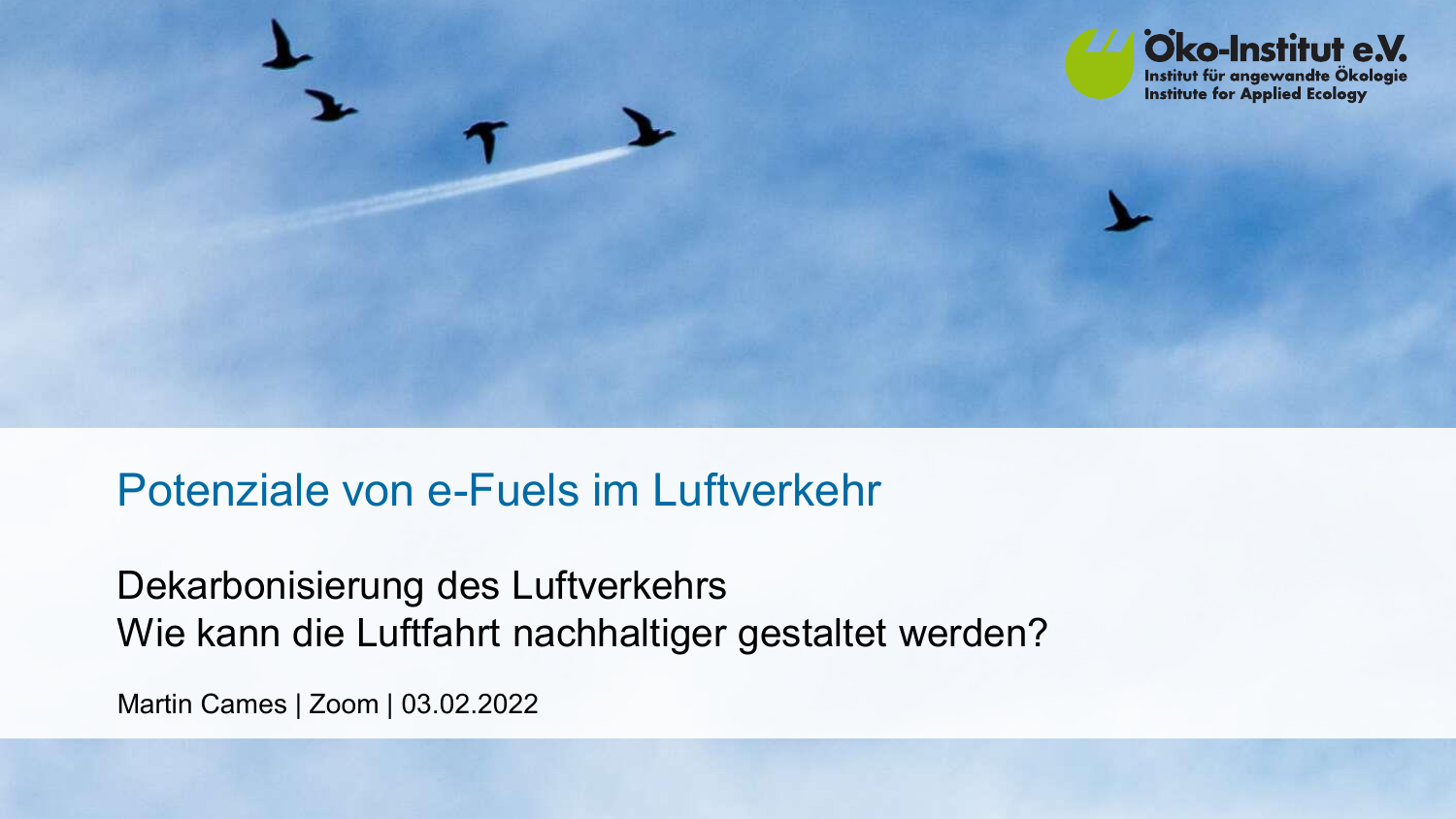

### Fuel demand projections

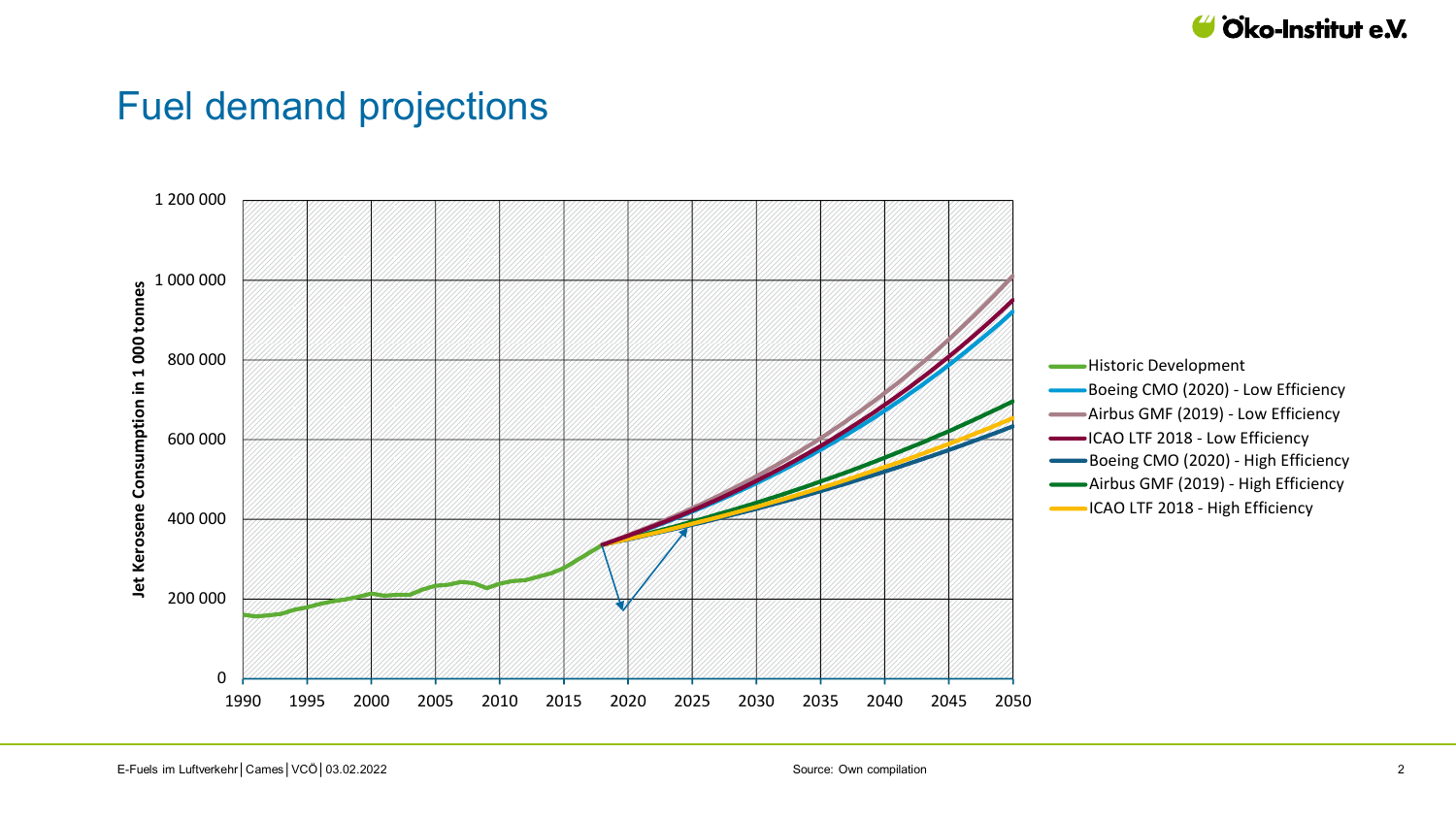

# **Challenge**

|  |  |  | Potential demand for renewable electricity for producing e-fuels |
|--|--|--|------------------------------------------------------------------|
|--|--|--|------------------------------------------------------------------|

|                                | <b>Unit</b> | 2020 | 2025 | 2030 | 2035 | 2040 | 2045 | 2050 |
|--------------------------------|-------------|------|------|------|------|------|------|------|
| <b>Aviation &amp; Shipping</b> |             |      |      |      |      |      |      |      |
| High                           | PWh         | 15.2 | 17.5 | 20.1 | 22.8 | 25.8 | 28.7 | 32.2 |
| Low                            | PWh         | 14.9 | 16.1 | 17.3 | 18.4 | 19.6 | 20.5 | 21.7 |
| <b>Aviation</b>                |             |      |      |      |      |      |      |      |
| High                           | PWh         | 8.8  | 10.3 | 12.2 | 14.3 | 16.8 | 19.8 | 23.3 |
| Low                            | PWh         | 8.6  | 9.5  | 10.6 | 11.7 | 13.0 | 14.4 | 16.0 |
| <b>Shipping</b>                |             |      |      |      |      |      |      |      |
| High                           | PWh         | 6.4  | 7.2  | 7.9  | 8.4  | 9.0  | 8.9  | 8.9  |
| Low                            | PWh         | 6.3  | 6.5  | 6.7  | 6.6  | 6.6  | 6.1  | 5.7  |

- Currently each sector would require the global renewable electricity generation to be supplied by e-fuels
- All additional PV and wind capacity added in the next 10 years would be required to supply e-fuel demand of aviation and shipping in 2050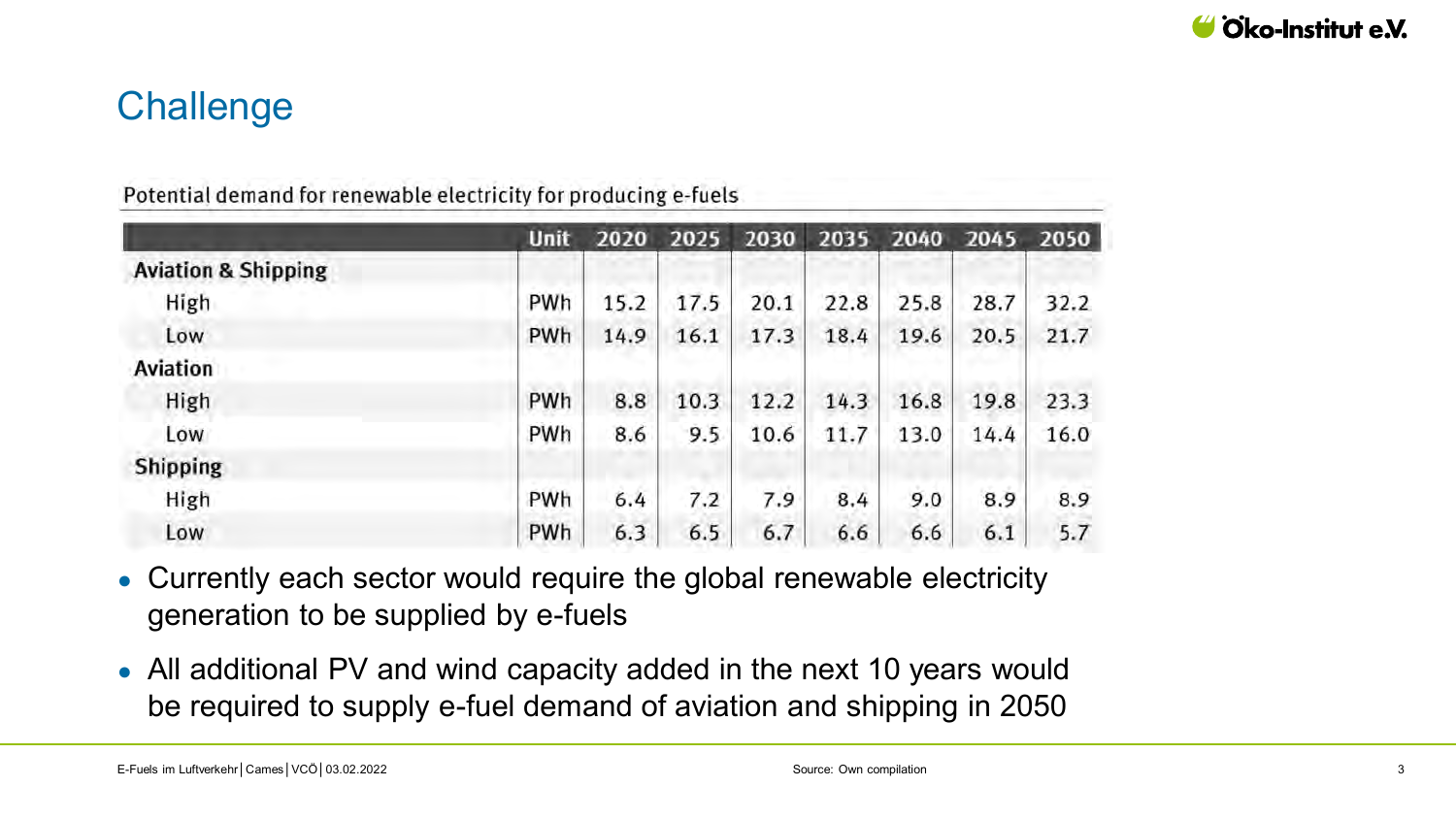

### Forecasts for the expansion of renewable energies

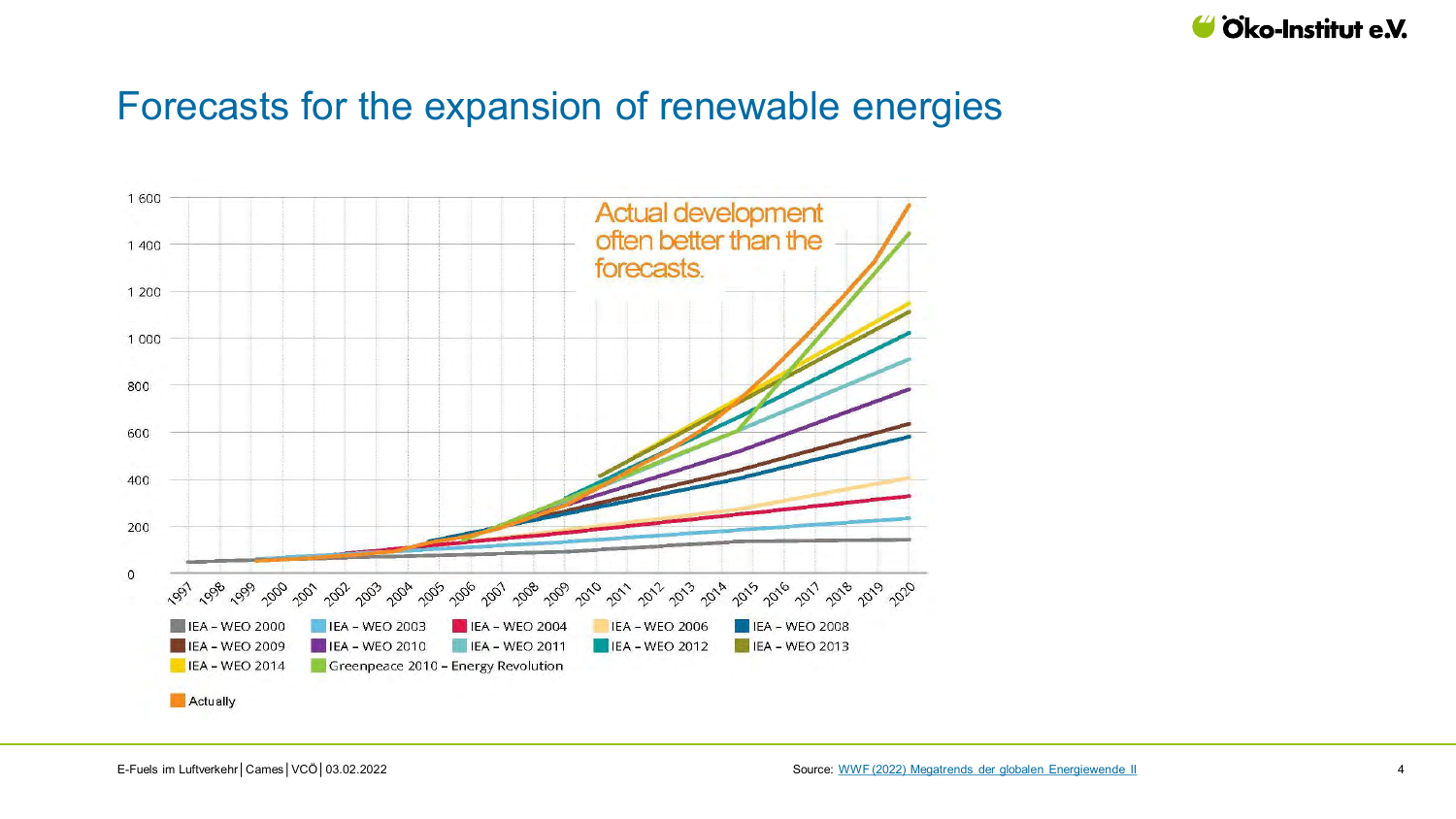

### Aviation roadmap – European level <u>roadma</u> flagship airport Potentially incl.  $\overline{\phantom{a}}$

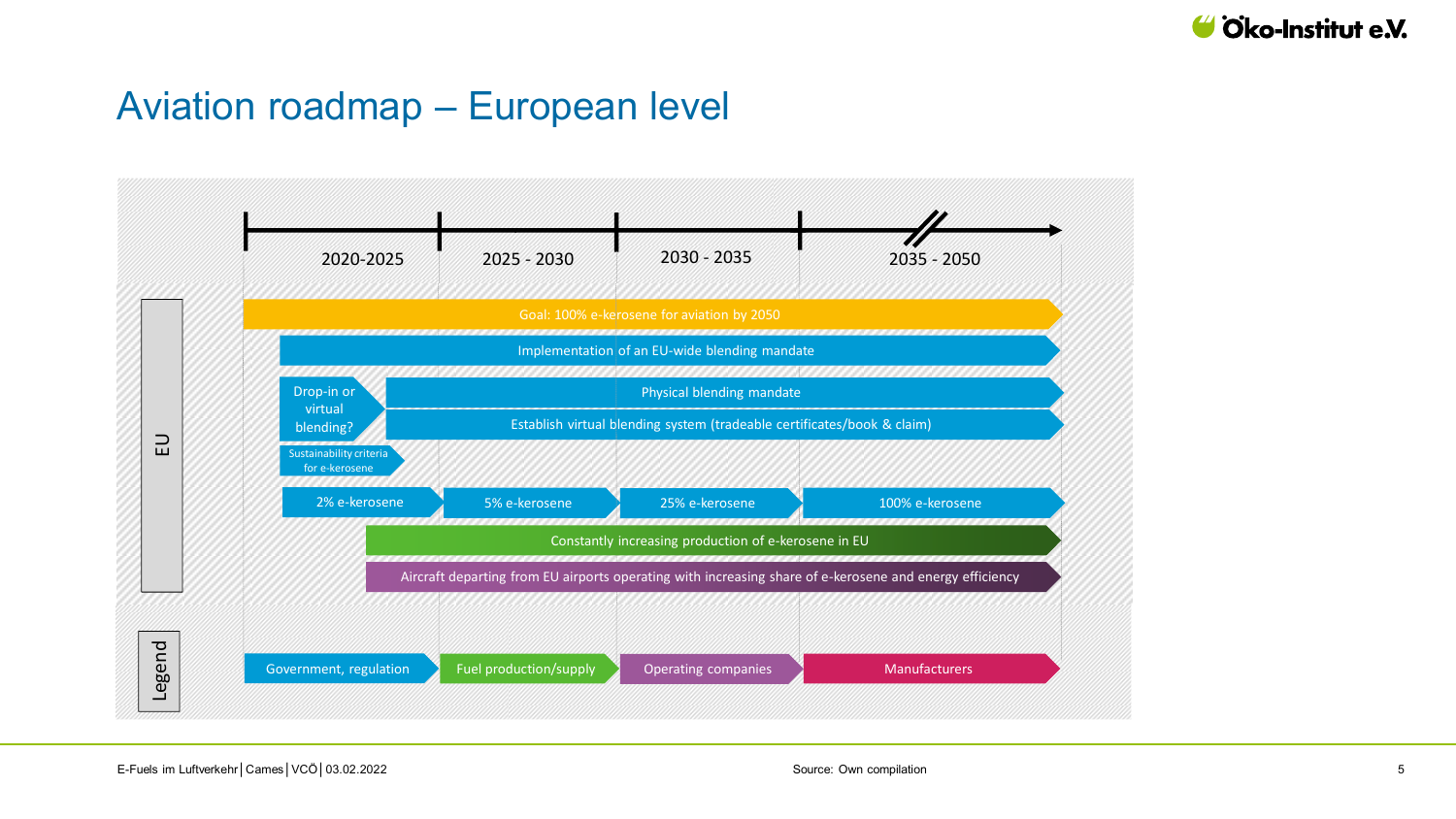

### ReFuelEU Aviation

- Physical SAF quota at each major airport (advanced biofuels or e-fuels)
	- ‒ 2% in 2025 ... 63% of in 2050
	- $-$  Sub-quota for e-fuels  $(0,7% -28%)$
	- ‒ Basis: total fuel consumption
- Avoidance of tankering
	- ‒ Modelling of kerosine demand for all departing flights (EASA)
	- ‒ 90% of fuel demand must to be uplifted in the EU
- Critical
	- ‒ Availability of bio-kerosine
	- ‒ Ambition: Quotas to low in 2050, should be 100% instead of 63%/28 SAF/e-fuels
	- ‒ More flexibility for operators (book & claim)
	- $-$  Non-CO $_2$  impacts: fuel quality standards for reducing aromatics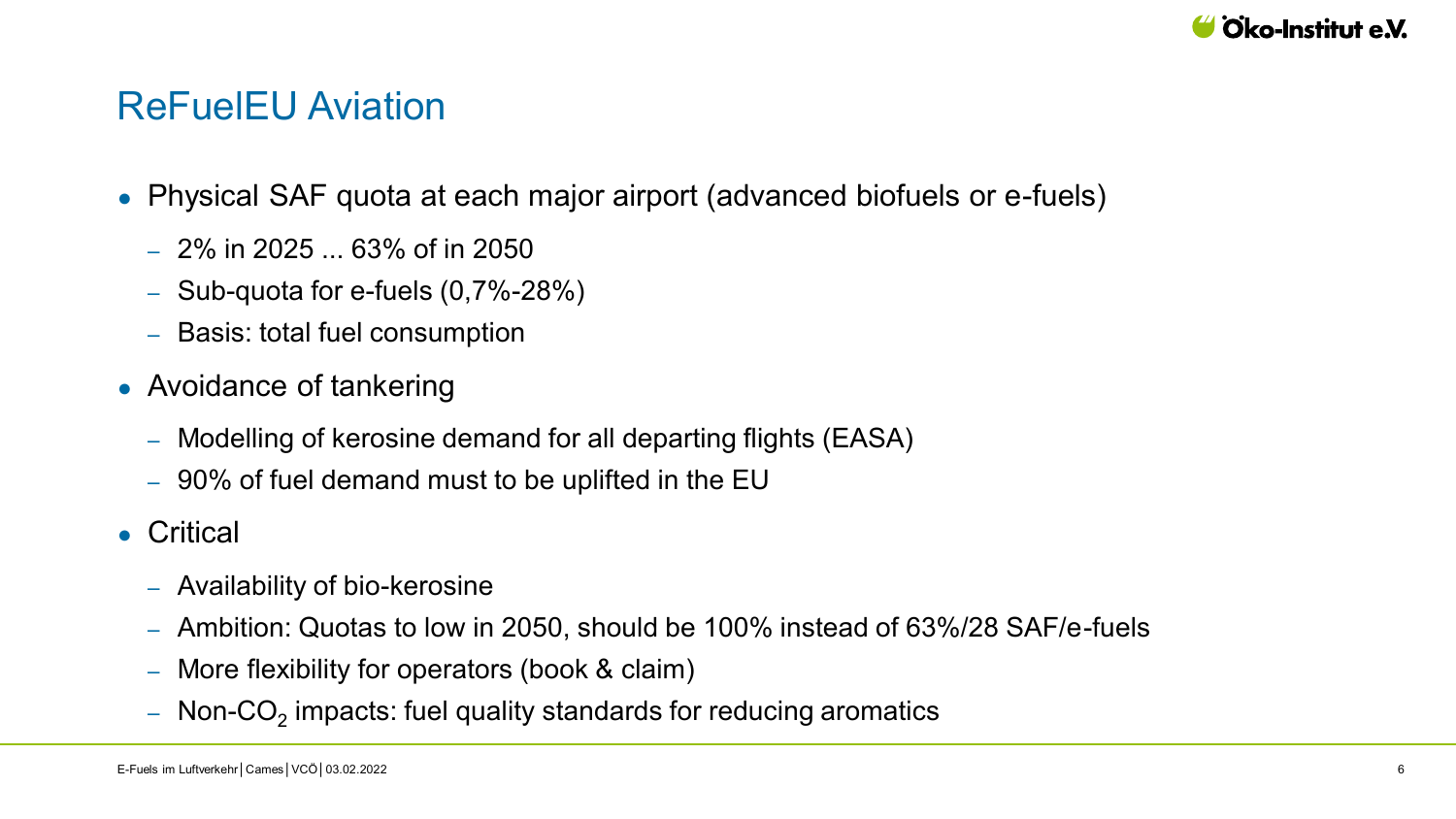

### **Takeaways**

- A policy mix involving carbon pricing, standards, subsidies, etc. required
- Coordination at global level would be most effective IMO and ICAO would likely take more time than is available
- Forerunner activities at national or regional level are likely to accelerate the progress at international level
- ReFuelEU Aviation is part of the policy mix
	- Leakage through tankering addressed
	- ‒ Book & claim would provide more flexibility for operators
	- ‒ Overall ambition too low: 100% SAF by 2050 required (and possible)
	- ‒ Limited availability of Biomass: 100% e-Kerosin required by 2050
	- $-$  ReFuelEU could be used to address non-CO $_2$  impacts